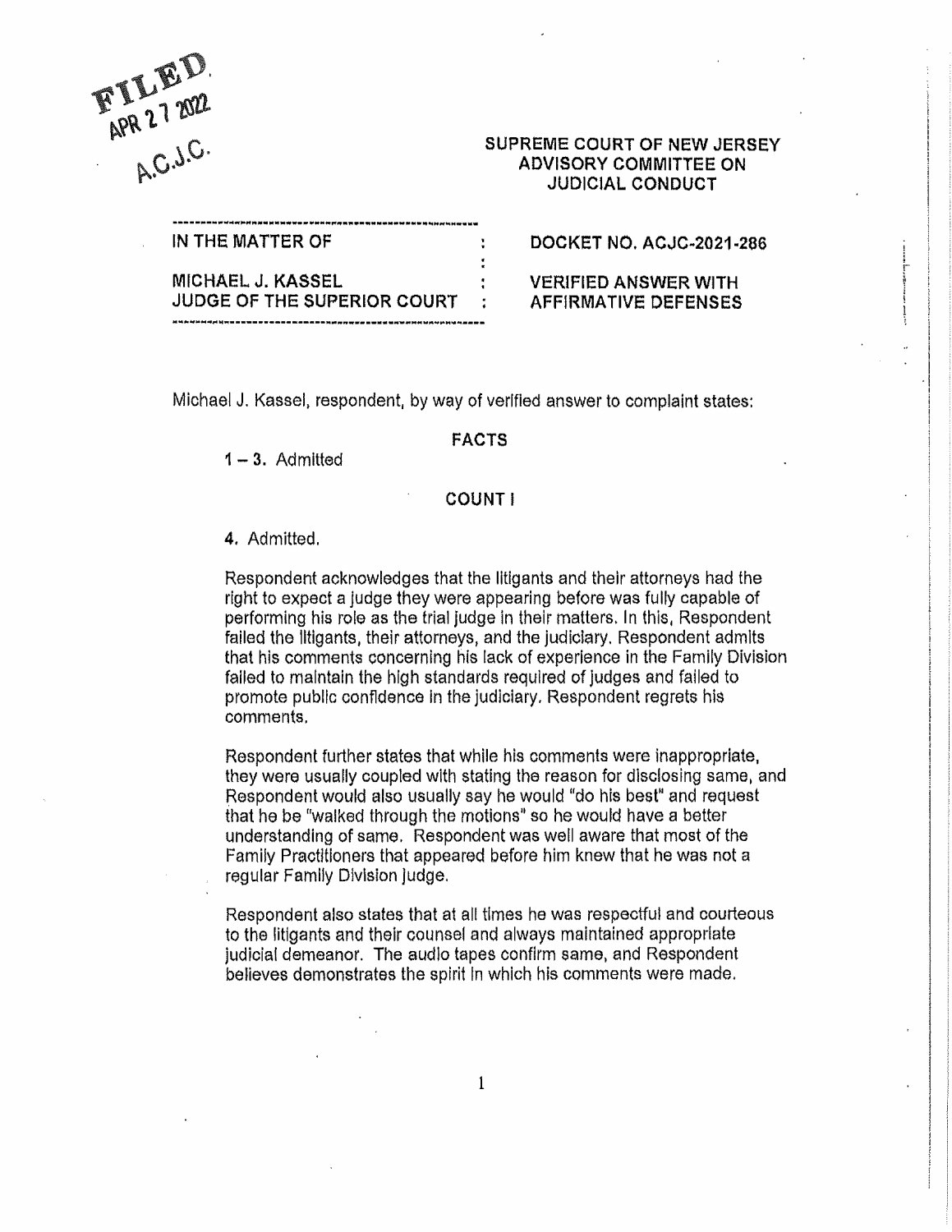5, (a) through (p) Respondent incorporates his answers to paragraph 4 as if each were set forth fully and at length herein, with the following admlsslons:

5(a} Admitted,

5(b) Admitted,

5(c) Admitted. Respondent adds that he stated, "I think that transparency Is one of most Important things In the Superior Court, impartiality and transparency are probably the two most important things that we can expect from a Superior Court judge,"

5(d) Admitted.

5(f) Admitted,

5(g) Admitted.

5(h) Admitted. Respondent adds that the context for the comment concerning 11Getting a guy off the street that was more experienced" than Respondent was to recommend mediation to the self-represented litigants, and that the professlonal mediator had a lot more experience than Respondent. Respondent would also like **to** add that he specifically told the litigants, "You don't want a stranger deciding these personal issues. You're adults, you're the parents." This is consistent with Tahan v Duquette, 259 N.J.Super. 328, 336 (App, Div. 1992),

5(i) Admitted.

5(i) Admitted. Respondent adds, in regard to the length of the briefs, that he stated, "When a judge reads a brief the judge is not reading a Stephen King novel or Life or Time magazine. It's not that the Judge has to read the stuff, the judge has to compartmentalize each discreet issue in his or her brain in such a way that is meaningful... $"$ 

Respondent also points out that he told the litigants, "I will devote whatever time is needed on the case, but it is not going to be this morning", and then indicated that when the case was re-listed he would give it an entire afternoon.

5(k) Admitted. Respondent acknowledges that his comments concerning his unhappiness In the Family Division were Inappropriate,

5(1) Admitted. Respondent points out that in explaining why he would not set the matter for a full day, Respondent explicitly stated, "I can't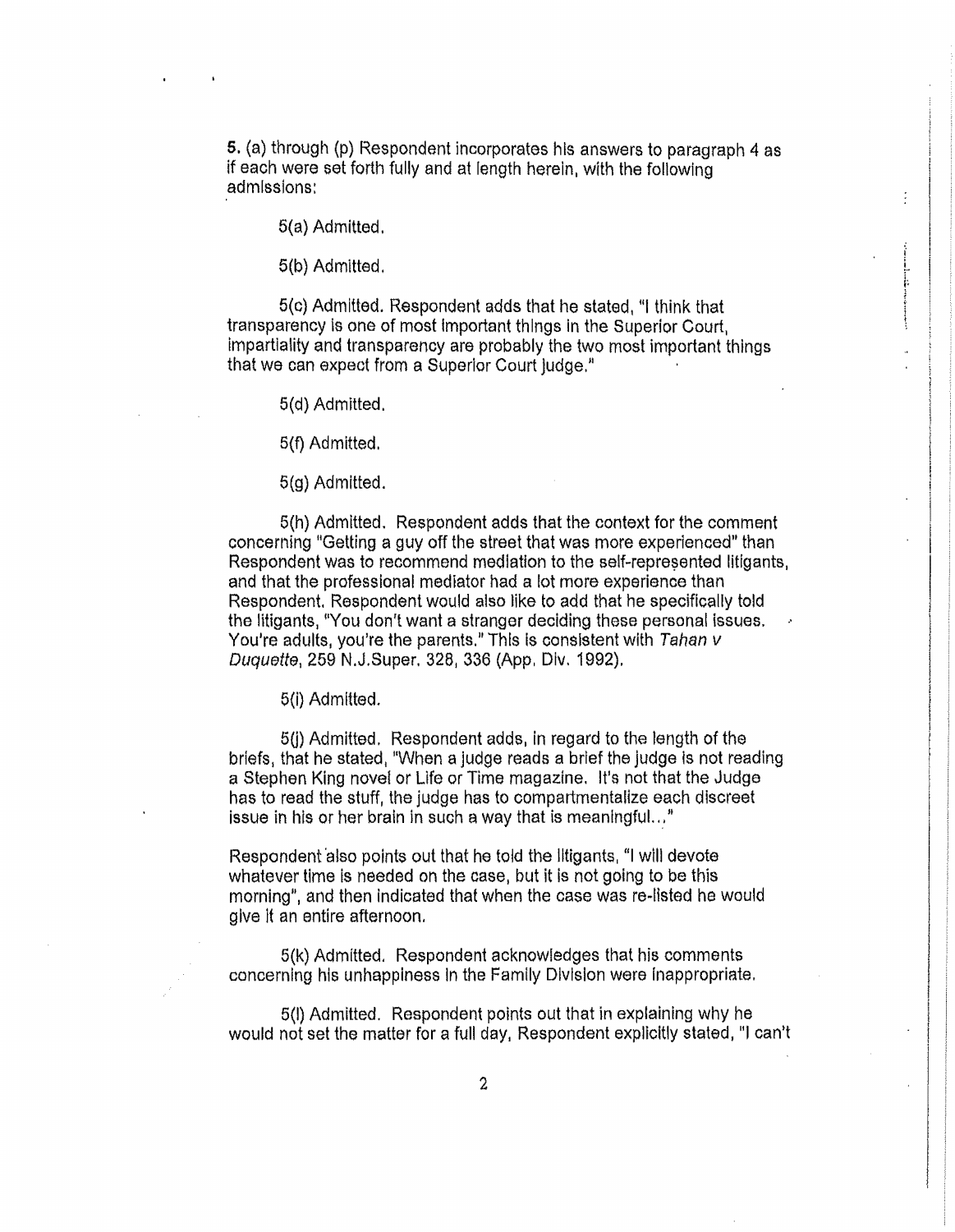just spend all my time on one case and tell five other oases, some of them that have been waiting months to be heard, to come back In another couple of months. That's not fair to them."

S(m) Admitted, Respondent adds that he expllcitly told the litigants, "I am capable of understanding all of this..."

5(n) Admitted.

5(o) Admitted.

5(p) Admitted.

6. Admitted,

7 & 8, Admitted. While Respondent denies that his conduct was "willful misconduct", Respondent admits that despite the very difficult and emergent situation he was placed in, Respondent could have and should have worked harder to prepare for and understand the Family matters that were on his Wednesday list. Respondent would like to note that if he had been transferred to Family as a usual September reassignment. Respondent would have been sent to New Judge Orientation class since It had been 18 years since he had last been in Family and would also have been able to shadow an FD/FM judge for several weeks. Due to the emergent nature of Respondent's assignment to Family, Respondent had none of that, and was simultaneously still working fulltime in the Civil Division

### **COUNT 11**

**9.** Respondent incorporates his answers to paragraphs 1 through B as if each were set forth fully and at length herein.

**10,** Admitted.

**11.** Admitted.

**12.** Admitted. Respondent's failure to wear his robes and having his legs propped up on the desk impugned the solemnity of the court proceeding in vlolatlon of the Canons and Rules cited.

### **COUNT Ill**

**13.** Respondent incorporates all his answers from the first twelve paragraphs as if each were set fully and at length herein,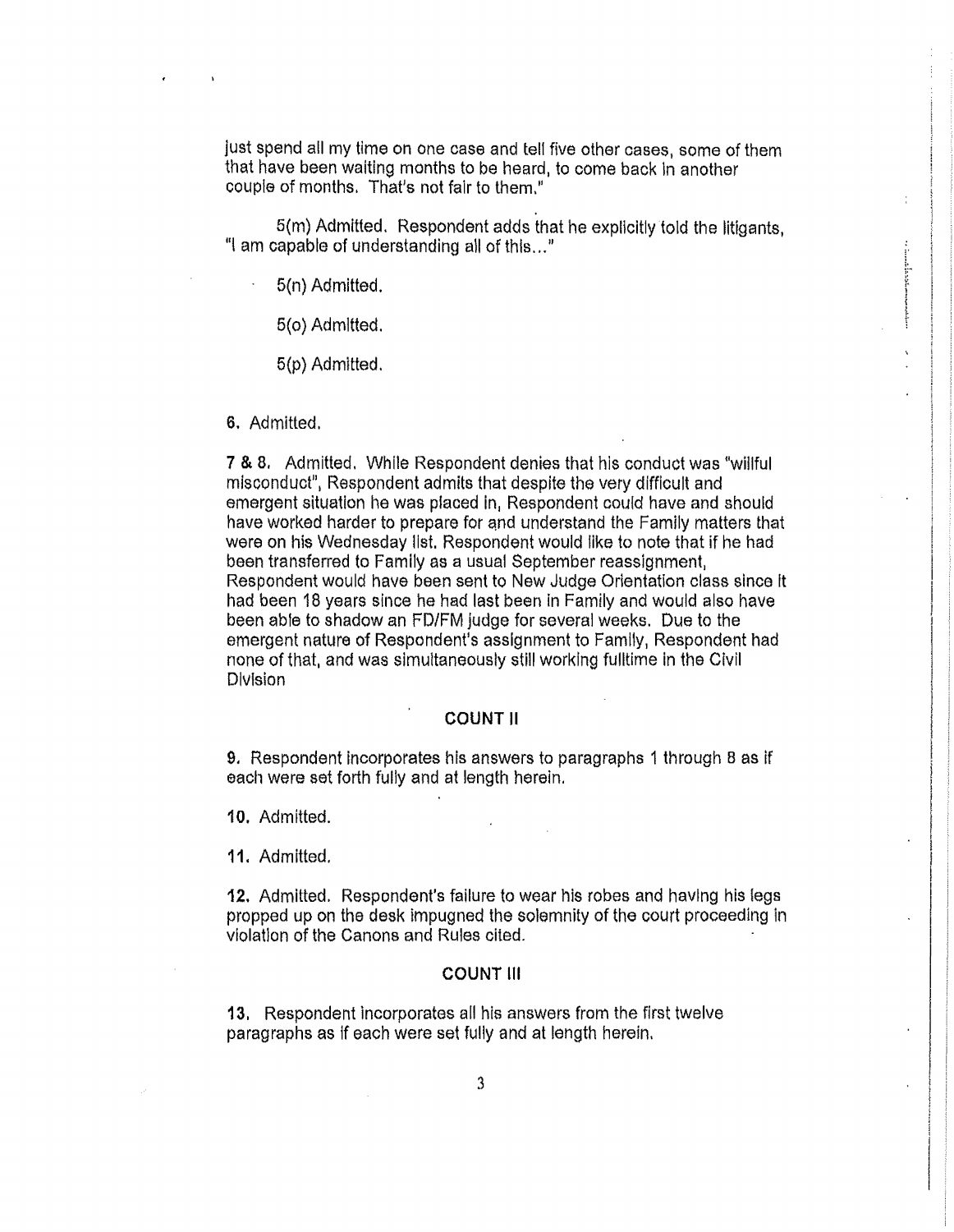### 14. Admitted,

15. Denied. Respondent inltially notes that there ls authority for the proposition that even an erroneous failure to recuse is legal error and not judicial misconduct, see In Re Cudahy, 294 F. 3 d 947, 953 (7th Cir. 2002), ("...An erroneous failure to recuse oneself is a legal error rather than judicial misconduct.") Assuming a judge's mistaken failure to recuse himself/herself can be judicial misconduct, Respondent respectfufly submits that, at minimum the failure to recuse should be made in bad faith in order for it to be judicial misconduct.

In this matter, the attorney in question was the municipal prosecutor in Respondent's DWI case (whlch was dismissed after the state police lab demonstrated no alcohol and only Ambien, which Respondent had a prescription for) eleven years earlier. The attorney in question is not and has never been a friend of Respondent. Respondent, as required, **disclosed all of the underlying relevant facts,** and explicitly commented that he "liked" the attorney because it was important to place on the record . that Respondent held no grudge against him, The attorney was only doing his job.

Respondent further notes that the situation did not present facts of which there is either a rule or statute that specifically covers same. Neither attorney had any objection, after disclosure was made, and Respondent specifically stated, "Before we go any further with anything in regard **to the case, does anyone have any questions or concerns [indecipherable]** I **want everyone to feel comfortable with what** I **do or don't do in the case. Anybody have anything they want to ask me or put on the record?"** There were neither objections nor questions.

Respondent further notes that pursuant to rule 3.17(B)4(f), my law clerk from any past year can appear before me even though he/she knows far more about me personally and professionally, and for one year was closer to me personally and professionally than any lawyer who might appear before me, including of course the attorney in question. Respondent notes that "... judges are not free to err on the side of caution;" State  $\nu$  Marshall, 148 N.J. 89,276 {1997).

Finally, on this issue, Respondent notes the case of Cutler v. Dorn., 390 N.J. Super. 236 (App. Div. 2007). In Cutler Respondent had an approximate one-hour consultation with Plaintiff's counsel in 1992 about a law firm break-up, In which Plaintiff's counsel provided the Respondent with legal advice and charged Respondent for the hour. Fast forward 12 years later, and Plaintiff's counsel is appearing before the undersigned in Cutler. Plaintiff's counsel moved to disqualify Respondent, and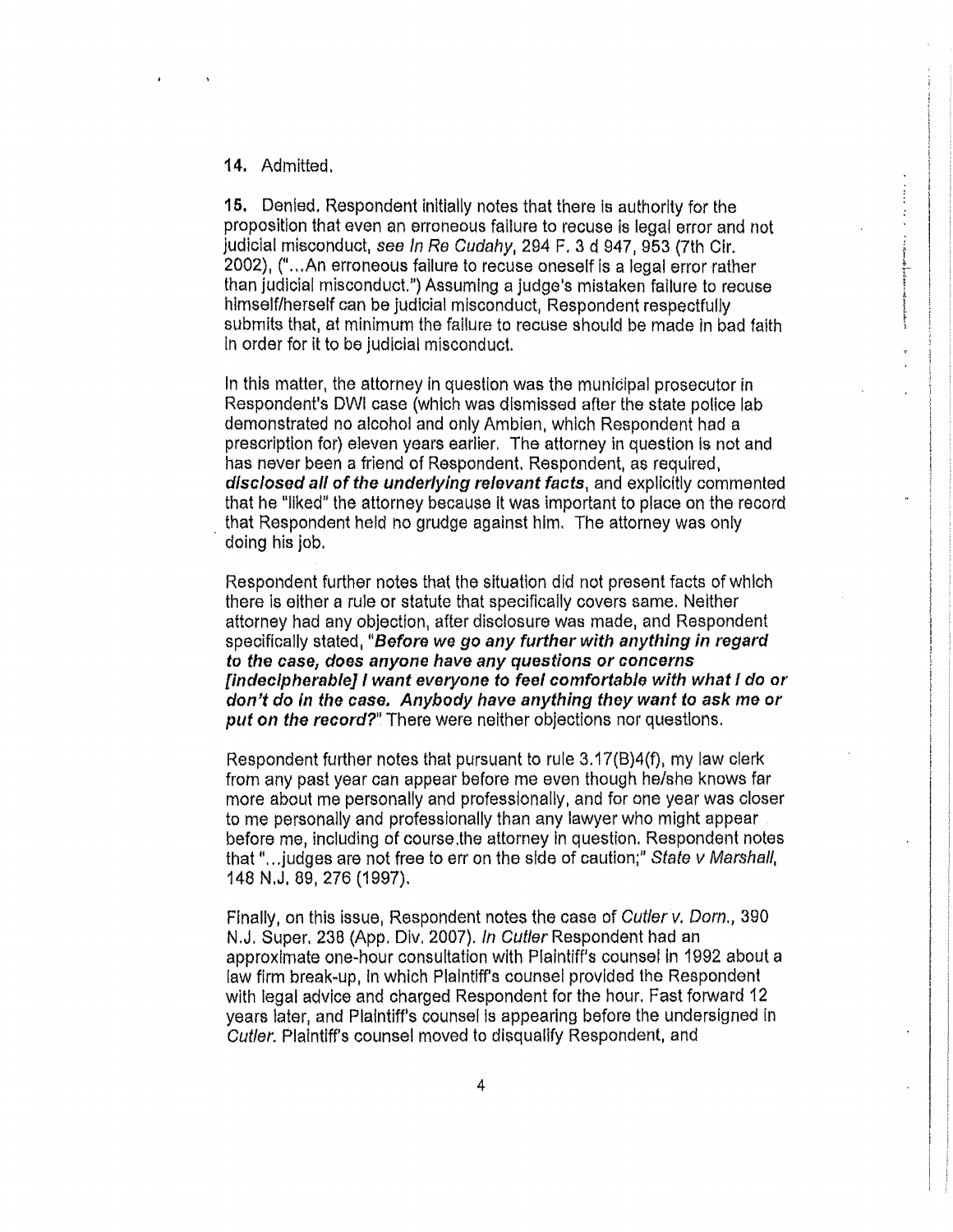Respondent denied the request. The Appellate Division in Cutler held that the recusal Issue wasn't even worth commenting on In their published opinion affirming the judgment below.

### **COUNT IV**

**16.** Respondent incorporates his answers to paragraphs 1 through 15 as ff each were set forth fully and at length herein.

**17.** Denied. Respondent respectfully points out that he did not state that the *sole* reason for re!isting the hearlng was Plaintiff's counsel's unstated concern about Respondent's impartiality. The audiotape reveals that Respondent stated "I'm Inclined to grant your request for a new listing for **two** reasons. The **first** reason .. , i'' (emphasis added} Before Respondent stated the second reason on the record, Respondent got sidetracked with a discussion of other matters in the case.

After giving the attorneys time to privately speak with their clients, Plaintiff's attorney stated her preference for Judge Bernardin to hear Defendant's motion, explicitly stating that the motion was a "more complex matter," Respondent believed lt was reasonable to rellst the matter. before Judge Bernardin, who was due back In two weeks, and Defendant's counsel requested a ruling on Interim visitation pending the disposition of Defendant's motion before Judge Bernardin.

Respondent decided the request for Interim visitation, but would not permit the in-person contact requested by Defendant's counsel. Given the facts of the case, Respondent would not permit any in-person contact between the father and ten-year-old child but saw nothing unreasonable about a twice a week thirty-minute FaceTime video chat.

**18.** Denied.

#### **SEPARATE DEFENSES**

- **1)** Respondent's demeanor during all of the hearings in question was exemplary. Respondent was never demeaning, discourteous, condescending or anything but respectful to the litigants and their attorneys,
- **2)** Respondent was placed in a very dlfflcult and emergent situation over the course of the nine-week temporary assignment.